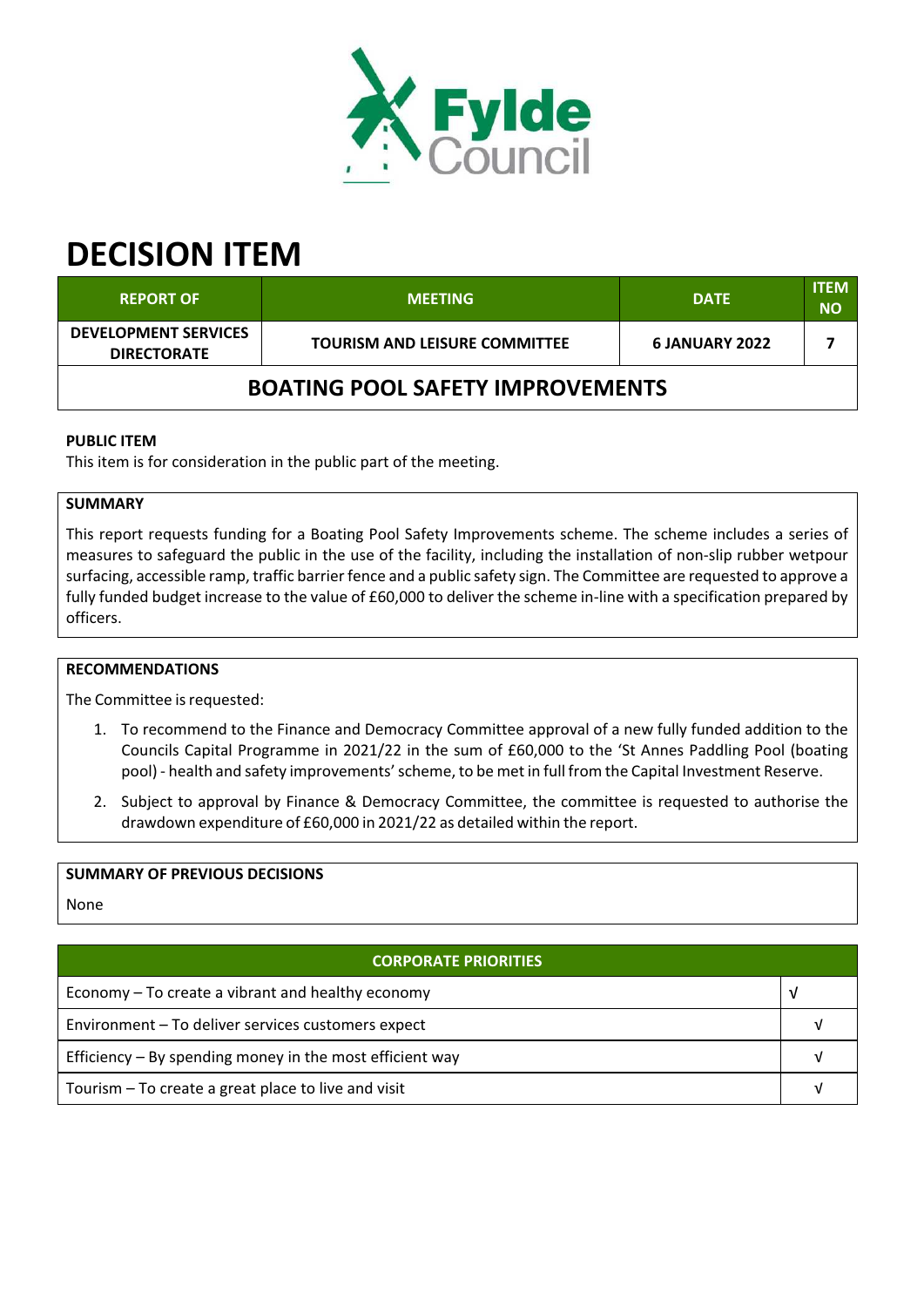## **REPORT**

### BACKGROUND

- 1. Parks and Coastal Services are proposing to implement a scheme to undertake various safety improvements to the boating pool within the Promenade Gardens, St Annes. The boating pool encloses the octagonal cast‐iron bandstand (c1900, Grade II listed) and was constructed in 1912. Despite its original purpose, the facility now serves as a public paddling pool and enhancements are required to safeguard users.
- 2. The pool and bandstand are important heritage assets with strong architectural character. Any enhancements to structure and form must remain sensitive to original design concepts and comply with planning regulations. The scheme specification takes this into account and proposes enhancements which are in‐keeping with the area. The Council's Planning Development Manager has been consulted for the proposed scheme and worksfall within the Council's Permitted Development Rights.
- 3. Proposed works include the preparation of the pool base to remove existing paint and ensure the proper binding of a new safety surface. A blue, non‐slip rubber wetpour surface will then be installed to provide cushioning in the event of a slip or fall. A similar surface was used in the construction of Splash and proves to be suitable. Works also include the design and installation of a single accessible turning platform ramp with a handrail to allow safe access when entering and exiting the pool. A traffic barrier fence to protect pedestrians and a public safety sign will also be included in the scheme.

### PROCUREMENT PROCESS

- 4. Parks and Coastal Services will lead the procurement process on a JCT design and build basis, whereby the appointed contractor is required to complete the design and undertake the necessary works in line with a specification.
- 5. A restricted tender process will be undertaken via the request for quotation procedure. The opportunity will be advertised through the Chest Procurement Portal with a January submission deadline. The specified deadline for the completion of the works will be March 2022.

### METHOD AND COST OF FINANCING THE PROJECT

6. A budget increase to the value of £60,000, fully funded from the Capital Investment Reserve, is requested to complete this scheme.

| <b>Cost Heading</b>                 | Description                           | Total   |
|-------------------------------------|---------------------------------------|---------|
|                                     |                                       | £       |
| Abrasive treatment to the base of   | Pool base preparation.                | £5,000  |
| the pool to remove existing paint   |                                       |         |
| and prepare for new surface.        |                                       |         |
| Installation of blue rubber wetpour | Pool base surfacing.                  | £36,000 |
| surface.                            |                                       |         |
| Installation of ramp and handrail.  | Pool access treatment.                | £15,000 |
| Installation of pedestrian traffic  | Safety barrier between pool and road. | £3,000  |
| barrier fence.                      |                                       |         |
| Design and installation of public   | Sign to guide safe usage.             | £1,000  |
| safety sign.                        |                                       |         |
|                                     |                                       |         |
| <b>Total Project Costs</b>          |                                       | £60,000 |

Table 1: Cost Plan